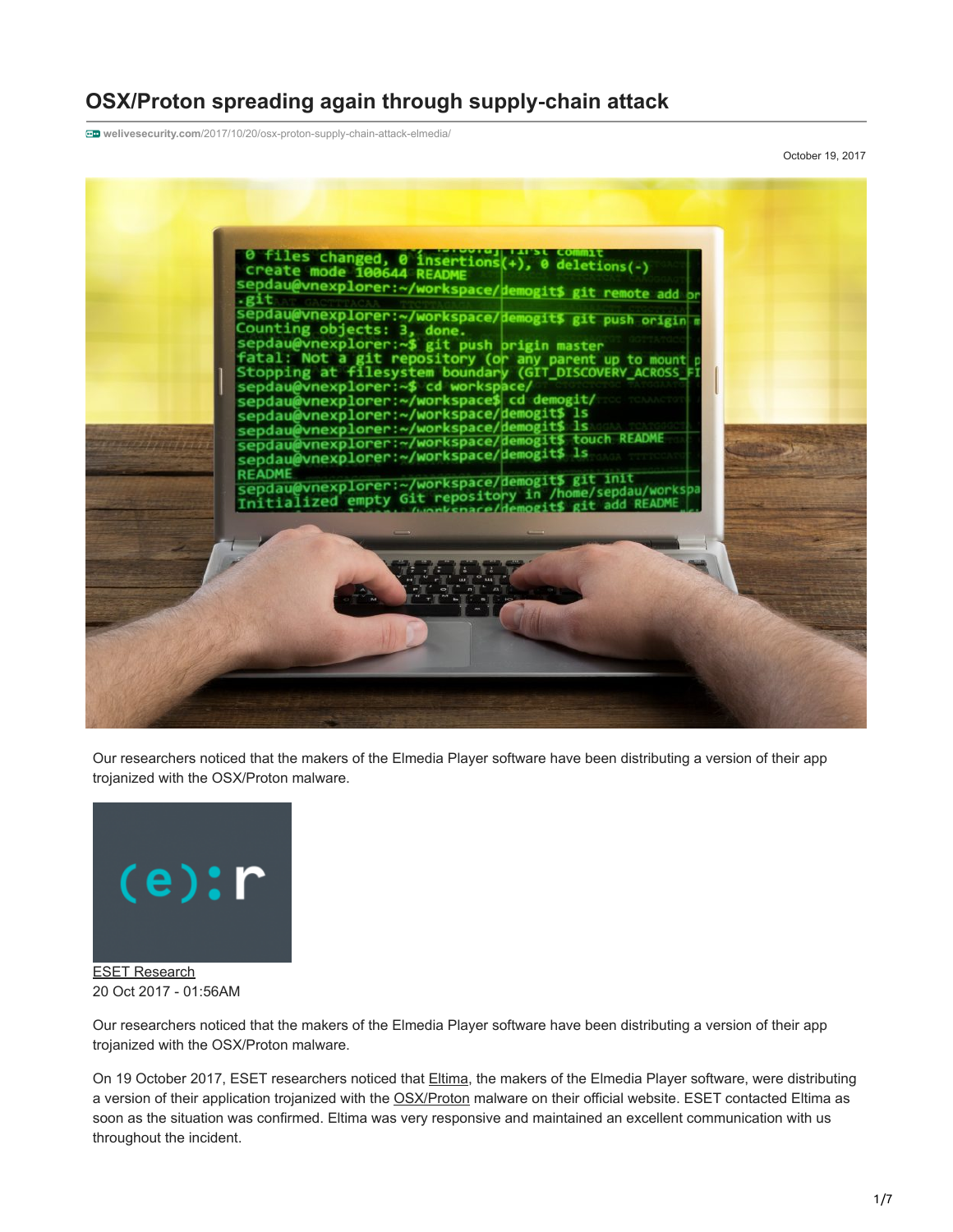#### Timeline

- 2017-10-19 : Trojanized package confirmed
- 2017-10-19 10:35am EDT: Eltima informed via email
- 2017-10-19 2:25pm EDT: Eltima acknowledged the issue and initiated remediation efforts
- 2017-10-19 3:10pm EDT: Eltima confirms their infrastructure is cleaned up and serving the legitimate applications again
- 2017-10-19 10:12am EDT: [Eltima publishes an announcement about the event](https://www.eltima.com/blog/2017/10/elmedia-player-and-folx-malware-threat-neutralized.html)
- 2017-10-20 12:15pm EDT: Added references to Folx that was also distributed with the Proton malware

*Note: This blog was initially posted despite our research being incomplete. Hence, this information is preliminary and the blogpost will be updated as new facts emerge.*

# **Am I compromised?**

ESET advises anyone who downloaded Elmedia Player or Folx software recently to verify if their system is compromised by testing the presence of any of the following files or directories:

- /tmp/Updater.app/
- /Library/LaunchAgents/com.Eltima.UpdaterAgent.plist
- /Library/.rand/
- /Library/.rand/updateragent.app/

If any of them exists, it means the trojanized Elmedia Player or Folx application was executed and that OSX/Proton is most likely running.

If you have downloaded that software on October 19th before 3:15pm EDT and run it, you are likely compromised.

As far as we know, the trojanized version of the application was only downloadable from the Eltima website, between 08:00 and 15:15 EDT on 19 October 2017. The built-in automatic update mechanism seems unaffected.

## **What does the malicious payload do to a compromised system?**

OSX/Proton is a backdoor with extensive data-stealing capabilities. It gains persistence on the system and can steal the following:

- Operating system details: hardware serial number (IOPlatformSerialNumber), full name of the current user, hostname, System Integrity Protection status (csrutil status), gateway information (route -n get default | awk '/gateway/ { print \$2 }'), current time & timezone
- Browser information from Chrome, Safari, Opera and Firefox: history, cookies, bookmarks, login data, etc.
- Cryptocurrency wallets:
	- Electrum: ~/.electrum/wallets
	- Bitcoin Core: ~/Library/Application Support/Bitcoin/wallet.dat
	- Armory: ~/Library/Application Support/Armory
- SSH private data (entire .ssh content)
- macOS keychain data using a modified version of [chainbreaker](https://github.com/n0fate/chainbreaker/)
- Tunnelblick VPN configuration (~/Library/Application Support/Tunnelblick/Configurations)
- GnuPG data (~/.gnupg)
- 1Password data (~/Library/Application Support/1Password 4 and ~/Library/Application Support/1Password 3.9)
- List of all installed applications.

#### **How do I clean my system?**

As with any compromise of an administrator account, a full OS reinstall is the only sure way to get rid of the malware. Victims should also assume at least all the secrets outlined in the previous section are compromised and take appropriate measures to invalidate them.

## **Supply-chain attack revisited on the Mac**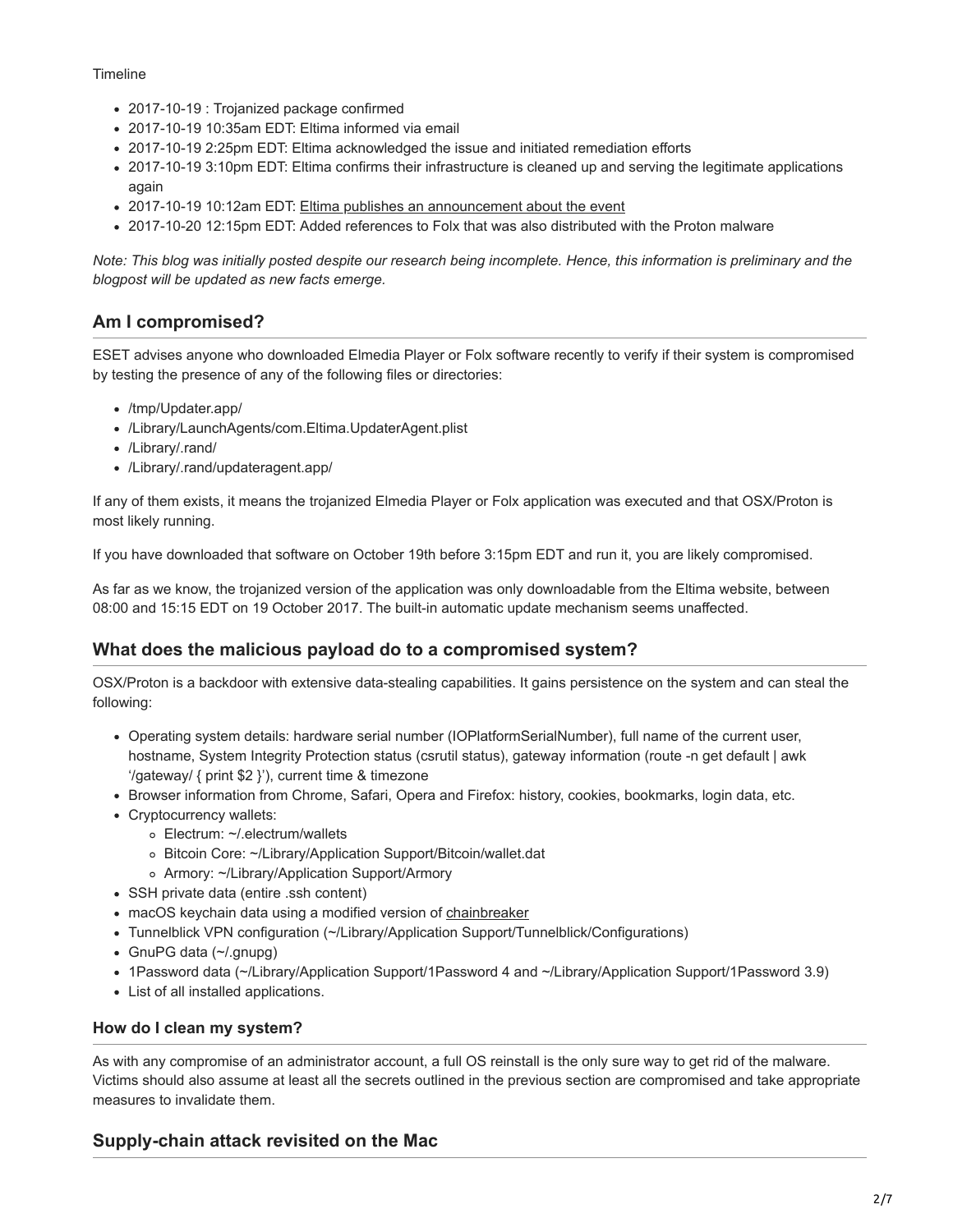[Last year, the Mac Bittorrent client Transmission was abused twice to spread malware, first the OSX/KeRanger](https://www.welivesecurity.com/2016/03/07/new-mac-ransomware-appears-keranger-spread-via-transmission-app/) ransomware followed by [OSX/Keydnap password stealer](https://www.welivesecurity.com/2016/08/30/osxkeydnap-spreads-via-signed-transmission-application/). Then this year, the Handbrake video-transcoder application was [found bundled with OSX/Proton](https://blog.malwarebytes.com/threat-analysis/mac-threat-analysis/2017/05/handbrake-hacked-to-drop-new-variant-of-proton-malware/).

Today, ESET discovered another popular Mac software package being used to spread OSX/Proton: Elmedia Player, a media player that reached the 1,000,000 users milestone this summer:



## **Technical analysis**

OSX/Proton is a RAT (Remote Access Trojan) sold as a kit on underground forums. It was very briefly documented by Sixgill [earlier this year](https://www.cybersixgill.com/proton-a-new-mac-os-rat/) and then further analyzed by [Thomas Reed at MalwareBytes](https://blog.malwarebytes.com/threat-analysis/mac-threat-analysis/2017/05/handbrake-hacked-to-drop-new-variant-of-proton-malware/), [Amit Serper at CyberReason](https://www.cybereason.com/labs-blog/labs-proton-b-what-this-mac-malware-actually-does) and [Patrick Wardle at Objective-See](https://objective-see.com/blog/blog_0x1F.html).

In the current case of Eltima trojanized software, the attacker built a signed wrapper around the legitimate Elmedia Player and Proton. In fact, we observed what seems to be real-time repackaging and signing of the wrappers, all with the same valid Apple Developer ID. See the history of currently known samples below. Eltima and ESET confirmed they are working with Apple to invalidate the Developer ID used to sign the malicious application. (Apple revoked the certificate.)

(timestamps are all in EDT timezone)

Clean application:

**Timestamp Developper ID SHA-1**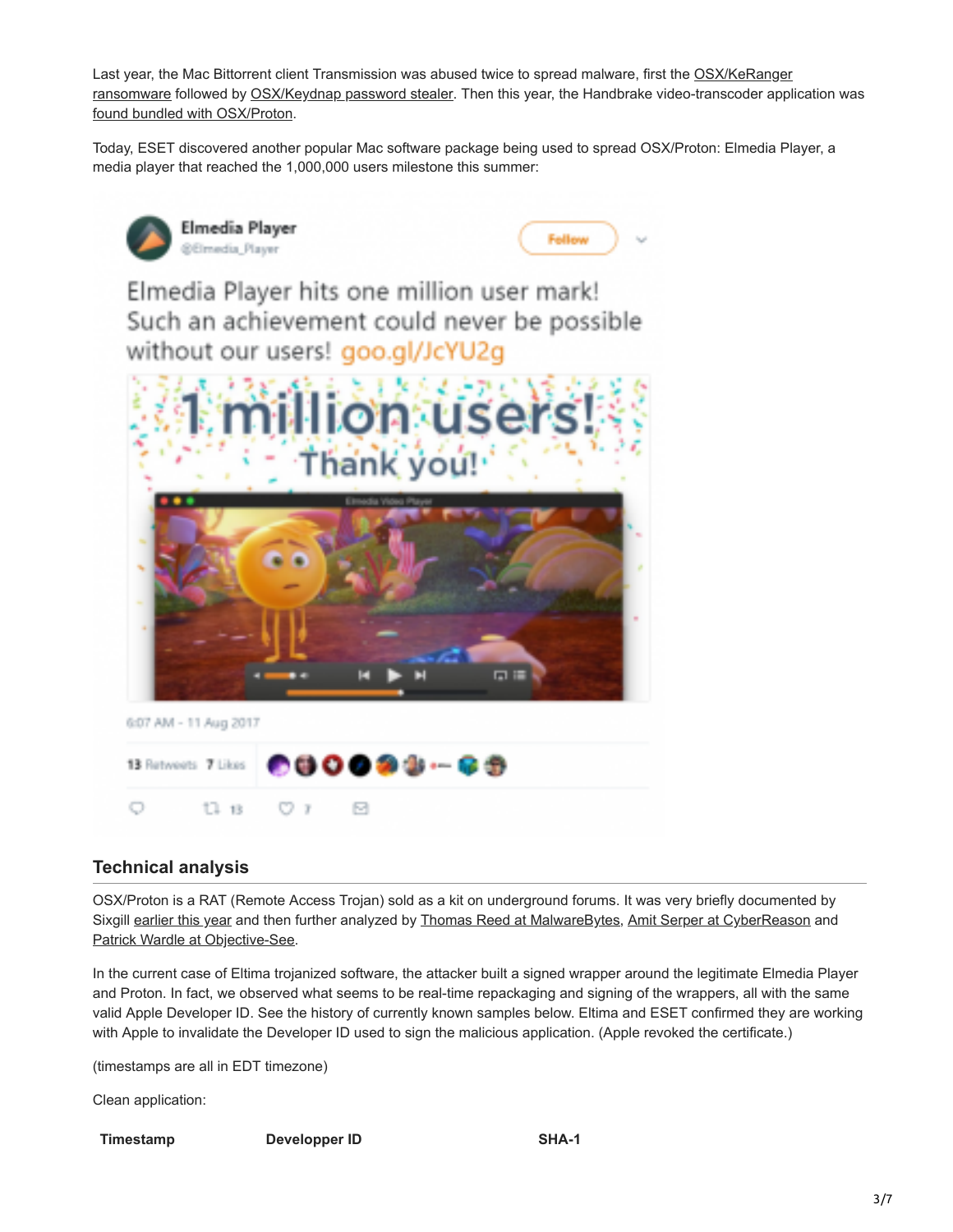| Timestamp                              | Developper ID                                                     | SHA-1                                    |
|----------------------------------------|-------------------------------------------------------------------|------------------------------------------|
| Timestamp=Jul 24,<br>2017, 4:56:24 AM  | Authority=Developer ID Application:<br>ELTIMA LLC (N7U4HGP254)    | 0603353852e174fc0337642e3957c7423f182a8c |
| Trojanized application:                |                                                                   |                                          |
| Timestamp                              | Developper ID                                                     | SHA-1 (dmg file)                         |
| Timestamp=Oct 19,<br>2017, 8:00:05 AM  | Authority=Developer ID Application:<br>Clifton Grimm (9H35WM5TA5) | e9dcdae1406ab1132dc9d507fd63503e5c4d41d9 |
| Timestamp=Oct 19,<br>2017. 12:22:24 PM | Authority=Developer ID Application:<br>Clifton Grimm (9H35WM5TA5) | 8cfa551d15320f0157ece3bdf30b1c62765a93a5 |
| Timestamp=Oct 19.<br>2017, 2:00:38 PM  | Authority=Developer ID Application:<br>Clifton Grimm (9H35WM5TA5) | 0400b35d703d872adc64aa7ef914a260903998ca |

First, the wrapper launches the real Elmedia Player application stored in the Resources folder of the application:

| Name |                    | alla . | <b>Date Modified</b> | <b>Size</b>     |
|------|--------------------|--------|----------------------|-----------------|
|      | Contents           |        | 7:59 AM              | <b>COLOR</b>    |
|      | CodeSignature      |        | 7:59 AM              | and sea         |
|      | Info.plist         |        | 7:59 AM              | 2 <sub>KB</sub> |
|      | <b>MacOS</b>       |        | 8:00 AM              | <b>COLOR</b>    |
|      | Ell Elmedia Player |        | 8:00 AM              | 45 KB           |
|      | Pkginfo            |        | 7:59 AM              | 8 bytes         |
|      | Resources          |        | 2:41 PM              | <b>COLOR</b>    |
|      | $P_{\perp}$ pl.zip |        | 7:59 AM              | <b>1.2 MB</b>   |
|      | Apploon.icns       |        | 7:59 AM              | 890 KB          |
| œ.   | Base.Iproj         |        | 7:59 AM              |                 |
|      | Elmedia Player     |        | 7:59 AM              | 86.2 MB         |

And finally extracts & launches OSX/Proton:

| <b>Territ-Googlesser assigned by</b>          | a altr<br>.                           | the public regions.                                                              |
|-----------------------------------------------|---------------------------------------|----------------------------------------------------------------------------------|
| 1xx1 10001000100801045<br>-                   | <b>College</b>                        | retti e pro-                                                                     |
| Level - Department modernicke<br>$\sim$       | 6,853                                 | state relatedstorelygordintereduce                                               |
| t met                                         | <b>September</b><br><b>The Common</b> | rti, che                                                                         |
| <b>Local Commenter measures</b><br>$\sim$     | <b>COMPANY</b>                        | <b>CIE, CHI</b>                                                                  |
| Lystadenters apparella<br>$\frac{1}{2}$       | 3.80                                  | rds, crute UnsighterFilms : "movie -d /two TAV_pl_ttp RA comm /tep/Diploter_app" |
| t met                                         | <b>TIME</b>                           | <b>CAT, FAR</b>                                                                  |
| Live Linkenhouse and at this<br>$\frac{1}{2}$ | <b>START</b>                          | <b>COLL CON</b>                                                                  |
| Louis Companies modernity                     | <b>In The</b>                         | rul, consider siringville musi                                                   |
| t mit                                         | <b>COMPOS</b>                         | <b>COL CNI</b>                                                                   |
| Text 1: 0000000000 000001660<br>$-$           | 6,800                                 | e ti                                                                             |
| teach-bookspoore programs.                    | <b>Sections</b>                       | rella con                                                                        |
| 12011100000010000005                          | 5400                                  | able retalistatore incontinteratal as                                            |
| Les L. Genevani i moderni i v                 | <b>COMPANY</b>                        | <b>FTEL FOR</b>                                                                  |
| <b>HOMESHED MOVED IT</b><br>t met             | <b>Service</b>                        | roll, (rhyrnar_dil)                                                              |
| typet: dealership addentity                   | <b>START</b>                          | rail consider common                                                             |
| <b>LEASED BACK THREE INC.</b><br>Les E        | <b>COMPANY</b>                        | rda, eta                                                                         |
| <b><i>INSTRUCTION CONTINUES</i></b><br>tmtt   | <b>BALL</b>                           | r#.                                                                              |
| The T. Leadership Contract County             | a provinci                            | reti e mun                                                                       |

As seen in previous cases, OSX/Proton shows a fake Authorization window to gain root privileges: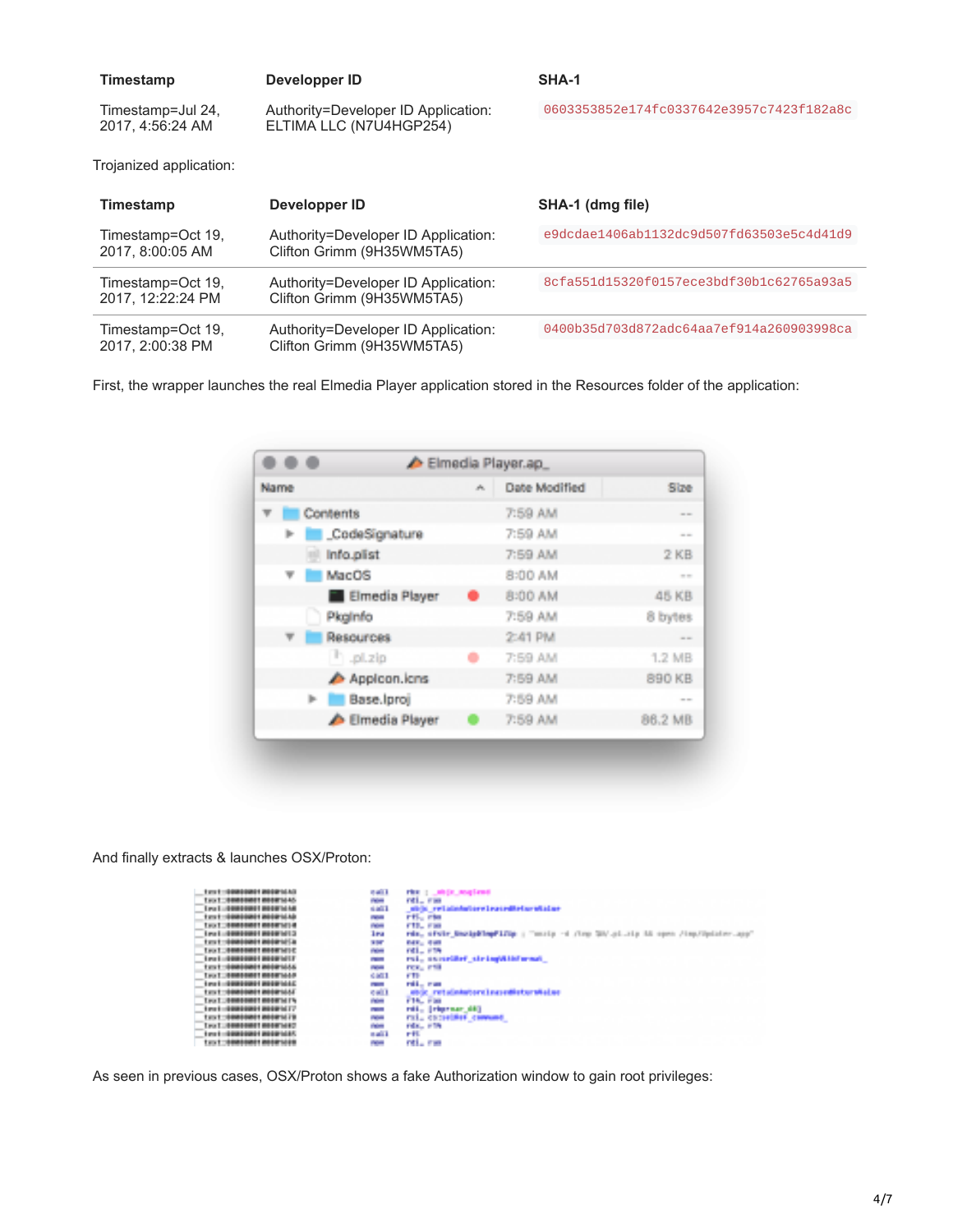| password to allow this. | Installer wants to make changes. Type your |           |
|-------------------------|--------------------------------------------|-----------|
|                         |                                            |           |
| Username: user          |                                            |           |
| Password:               |                                            |           |
|                         | Cancel                                     | <b>OK</b> |

#### **Persistance**

OSX/Proton ensures persistence by adding a LaunchAgent for all users when the administrator types their password. It creates the following files on the system:

- /Library/LaunchAgents/com.Eltima.UpdaterAgent.plist
- /Library/.rand/updateragent.app
- 1 \$ plutil -p /Library/LaunchAgents/com.Eltima.UpdaterAgent.plist
- 2 {

```
3
   "ProgramArguments" => [
```
- 4 0 => "/Library/.rand/updateragent.app/Contents/MacOS/updateragent"
- 5 ]

```
6
    "KeepAlive" => 1
```
- 7 "RunAtLoad" => 1
- 8 "Label" => "com.Eltima.UpdaterAgent"

```
9
}
```
#### **Backdoor commands**

As mentioned at the beginning of the post, OSX/Proton is a backdoor with extensive information stealing capabilities. The backdoor component we observed supports the following commands:

| archive     | Archive files using zip                                       |
|-------------|---------------------------------------------------------------|
| copy        | Copy file locally                                             |
| create      | Create directory or file locally                              |
| delete      | Delete file locally                                           |
| download    | Download file from a URI                                      |
| file search | Search for files (executes find / -iname \"%@\" 2> /dev/null) |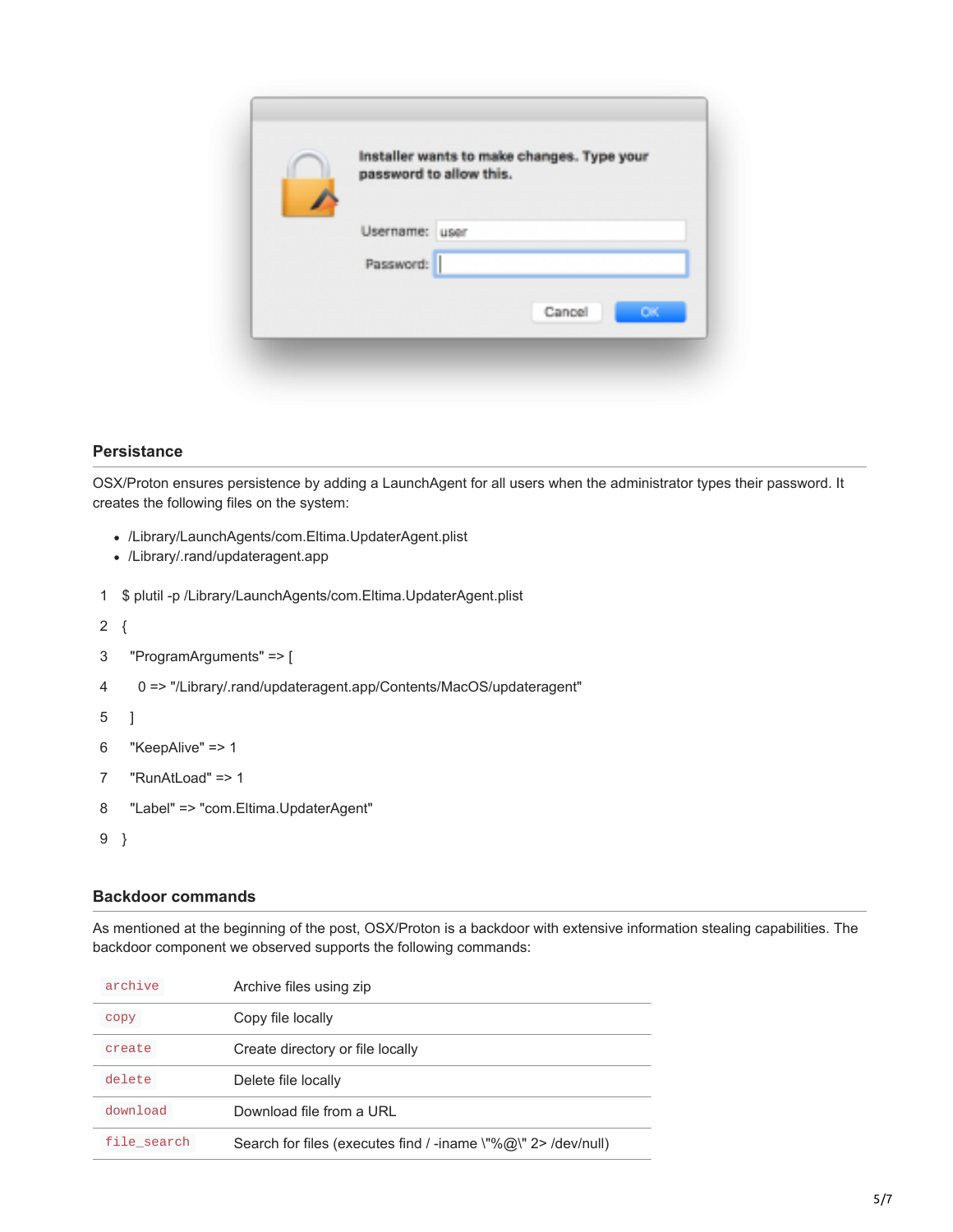| force_update   | Self-update with digital signature validation                       |
|----------------|---------------------------------------------------------------------|
| phonehome      |                                                                     |
| remote execute | Execute the binary file inside a .zip file or a given shell command |
| tunnel         | Create SSH tunnel using port 22 or 5900                             |
| upload         | Upload file to C&C server                                           |

# **C&C server**

Proton uses a C&C domain that mimics the legitimate Eltima domain, which is consistent with the Handbrake case:

|        | Legitimate domain Proton C2 domain |                      |
|--------|------------------------------------|----------------------|
| Eltima | eltima.com                         | eltimal.lin          |
|        | Handbrake handbrake.fr             | handbrakestore[.]com |
|        |                                    | handbrake[.]cc       |

# **IOCs**

URL distributing the trojanized application at the time of discovery:

- hxxps://mac[.]eltima[.]com/download/elmediaplayer.dmg
- hxxp://www.elmedia-video-player.[.]com/download/elmediaplayer.dmg
- hxxps://mac.eltima[.]com/download/downloader\_mac.dmg

### **C&C servers**

eltima[.]in / 5.196.42.123 (domain registered 2017-10-15)

### **Hashes**

| Path                                                   | SHA-1                                    | <b>ESET</b><br><b>Detection</b><br>name | <b>Description</b>                                                    |
|--------------------------------------------------------|------------------------------------------|-----------------------------------------|-----------------------------------------------------------------------|
| Elmedia<br>Player.app/Contents/Resources/.pl.zip       | 9E5378165BB20E9A7F74A7FCC73B528F7B231A75 | multiple<br>threats                     | ZIP archive<br>with the<br>Proton<br>malware<br>and Python<br>scripts |
|                                                        | 10A09C09FD5DD76202E308718A357ABC7DE291B5 | multiple<br>threats                     | ZIP archive<br>with the<br>Proton<br>malware<br>and Python<br>scripts |
| Elmedia<br>Player.app/Contents/MacOS/Elmedia<br>Player | C9472D791C076A10DCE5FF0D3AB6E7706524B741 | OSX/Proton.D                            | Launcher<br>(or wrapper)                                              |
|                                                        | 30D77908AC9D37C4C14D32EA3E0B8DF4C7E75464 | OSX/Proton.D                            | Launcher<br>(or wrapper)                                              |
| Updater.app/Contents/MacOS/Updater                     | 3EF34E2581937BABD2B7CE63AB1D92CD9440181A | OSX/Proton.C                            | Proton<br>malware,<br>not signed                                      |